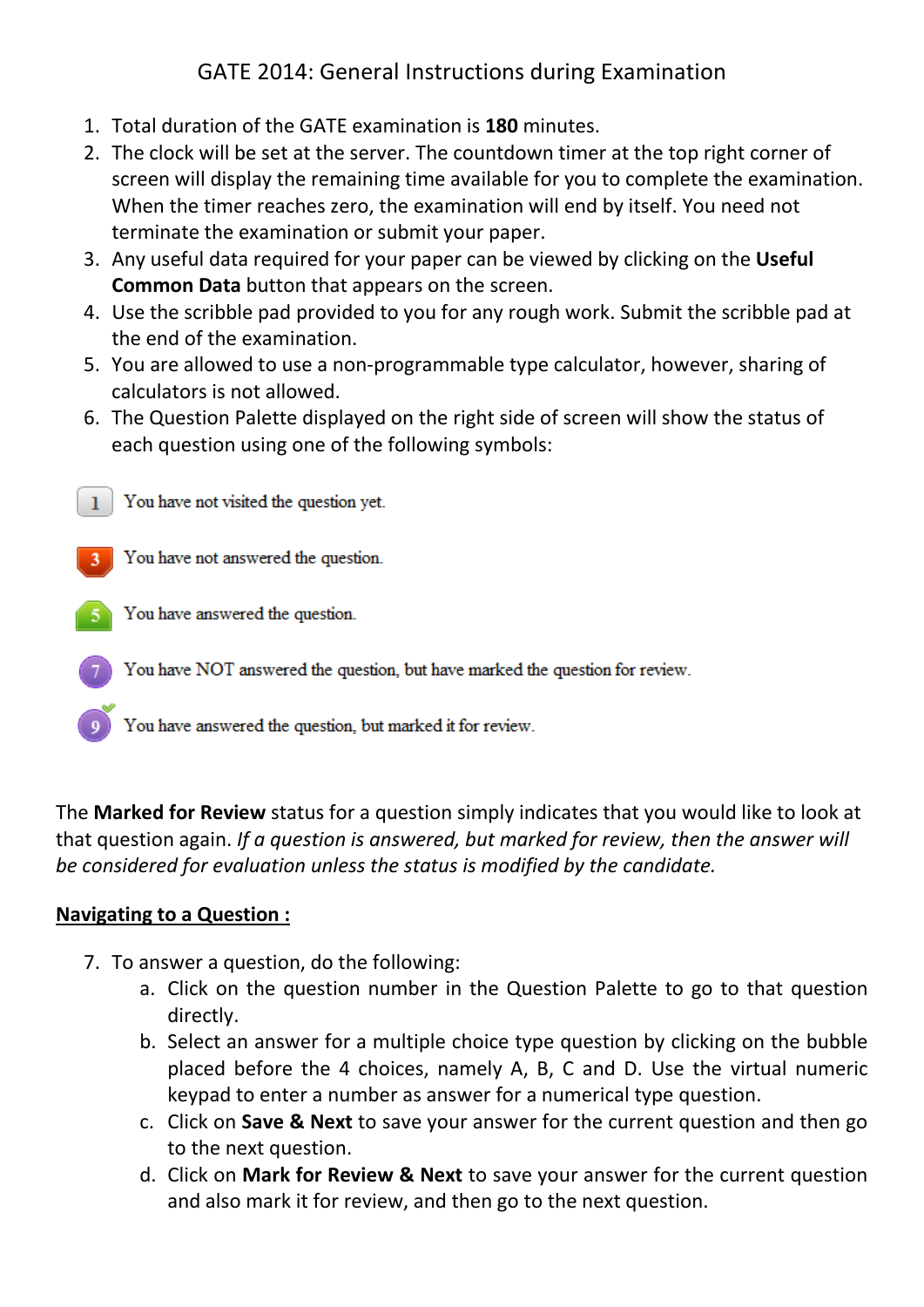**Caution:** Note that your answer for the current question will not be saved, if you navigate to another question directly by clicking on a question number without saving the answer to the previous question.

You can view all the questions by clicking on the **Question Paper** button. This feature is provided, so that if you want you can just see the entire question paper at a glance.

## **Answering a Question :**

- 8. Procedure for answering a multiple choice (MCQ) type question:
	- a. Choose one answer from the 4 options (A,B,C,D) given below the question, click on the bubble placed before the chosen option.
	- b. To deselect your chosen answer, click on the bubble of the chosen option again or click on the **Clear Response** button.
	- c. To change your chosen answer, click on the bubble of another option.
	- d. To save your answer, you MUST click on the **Save & Next** button.
- 9. Procedure for answering a numerical answer type question:
	- a. To enter a number as your answer, use the virtual numerical keypad.
	- b. A fraction (e.g. -0.3 or -.3) can be entered as an answer with or without '0' before the decimal point. As many as four decimal points, e.g. 12.5435 or 0.003 or -932.6711 or 12.82 can be entered.
	- c. To clear your answer, click on the **Clear Response** button.
	- d. To save your answer, you MUST click on the **Save & Next** button
- *10.* To mark a question for review, click on the **Mark for Review & Next** button. *If an answer is selected (for MCQ) or entered (for numerical answer type) for a question that is* **Marked for Review***, that answer will be considered in the evaluation unless the status is modified by the candidate.*
- 11. To change your answer to a question that has already been answered, first select that question for answering and then follow the procedure for answering that type of question.
- 12. Note that ONLY Questions for which answers are *saved* or *marked for review after answering* will be considered for evaluation.

# **Choosing a Section :**

- 13. Sections in this question paper are displayed on the top bar of the screen. Questions in a Section can be viewed by clicking on the name of that Section. The Section you are currently viewing will be highlighted.
- 14. A checkbox is displayed for every optional Section, if any, in the Question Paper. To select the optional Section for answering, click on the checkbox for that Section.
- 15. If the checkbox for an optional Section is not selected, the **Save & Next** button and the **Mark for Review & Next** button will NOT be enabled for that Section. You will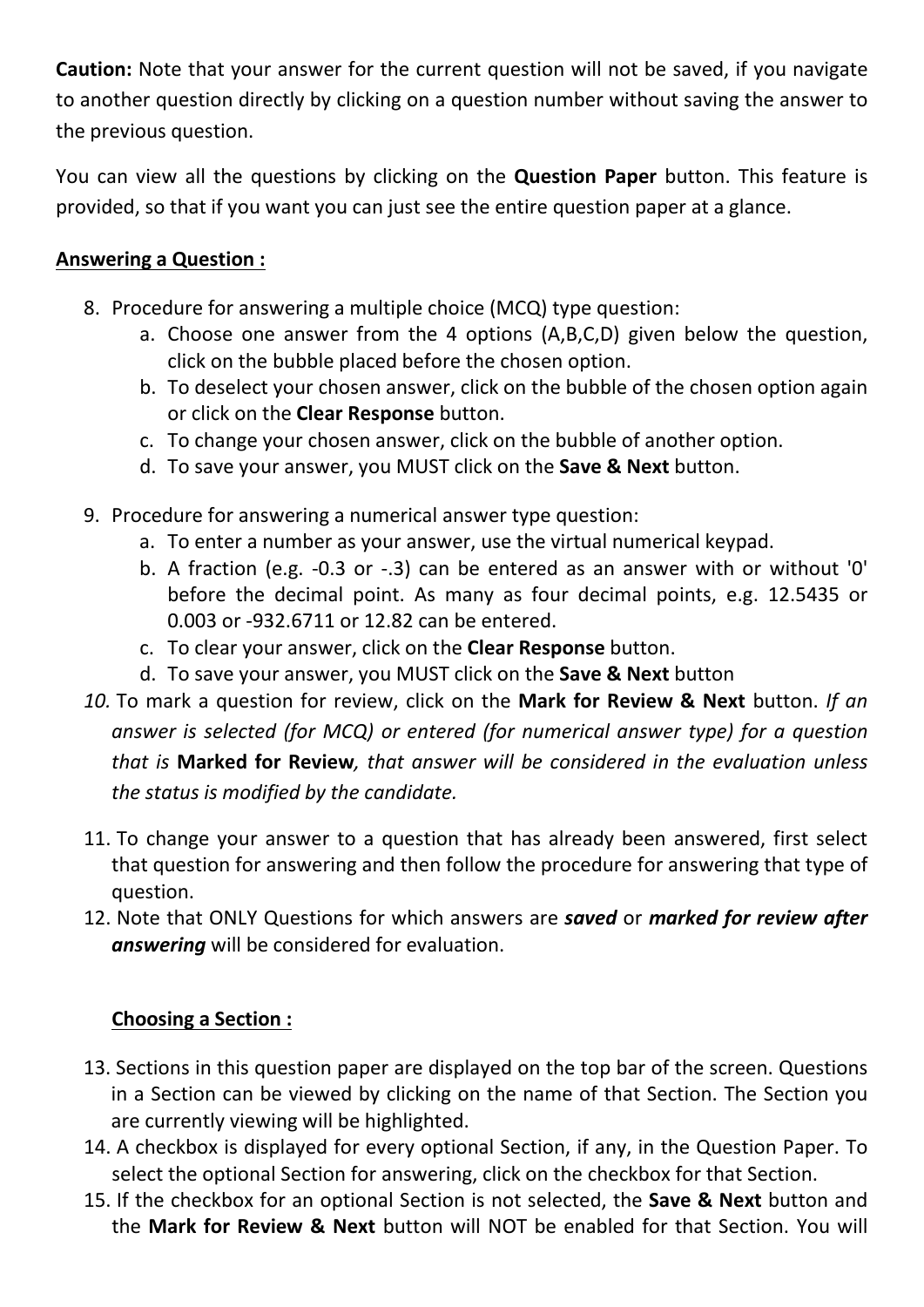only be able to see questions in this Section, but you will not be able to answer questions in the Section.

- 16. After clicking the **Save & Next** button for the last question in a Section, you will automatically be taken to the first question of the next Section in sequence.
- 17. You can move the mouse cursor over the name of a Section to view the answering status for that Section.

## **Changing the Optional Section :**

- 18. After answering the chosen optional Section, partially or completely, you can change the optional Section by selecting the checkbox for a new Section that you want to attempt. A warning message will appear along with a table showing the number of questions answered in each of the previously chosen optional Sections and a checkbox against each of these Sections. Click on a checkbox against a Section that you want to reset and then click on the **RESET** button. Note that RESETTING a Section will DELETE all the answers for questions in that Section. Hence, if you think that you may want to select this Section again later, you will have to note down your answers for questions in that Section. If you do not want to reset the Section and want to continue answering the previously chosen optional Section, then click on the **BACK** button.
- 19. If you deselect the checkbox for an optional Section in the top bar, the following warning message will appear: "Deselecting the checkbox will DELETE all the answers for questions in this Section. Do you want to deselect this Section?" If you want to deselect, click on the **RESET** button. If you do not want to deselect, click on the **BACK** button.
- 20. You can shuffle between different Sections or change the optional Sections any number of times.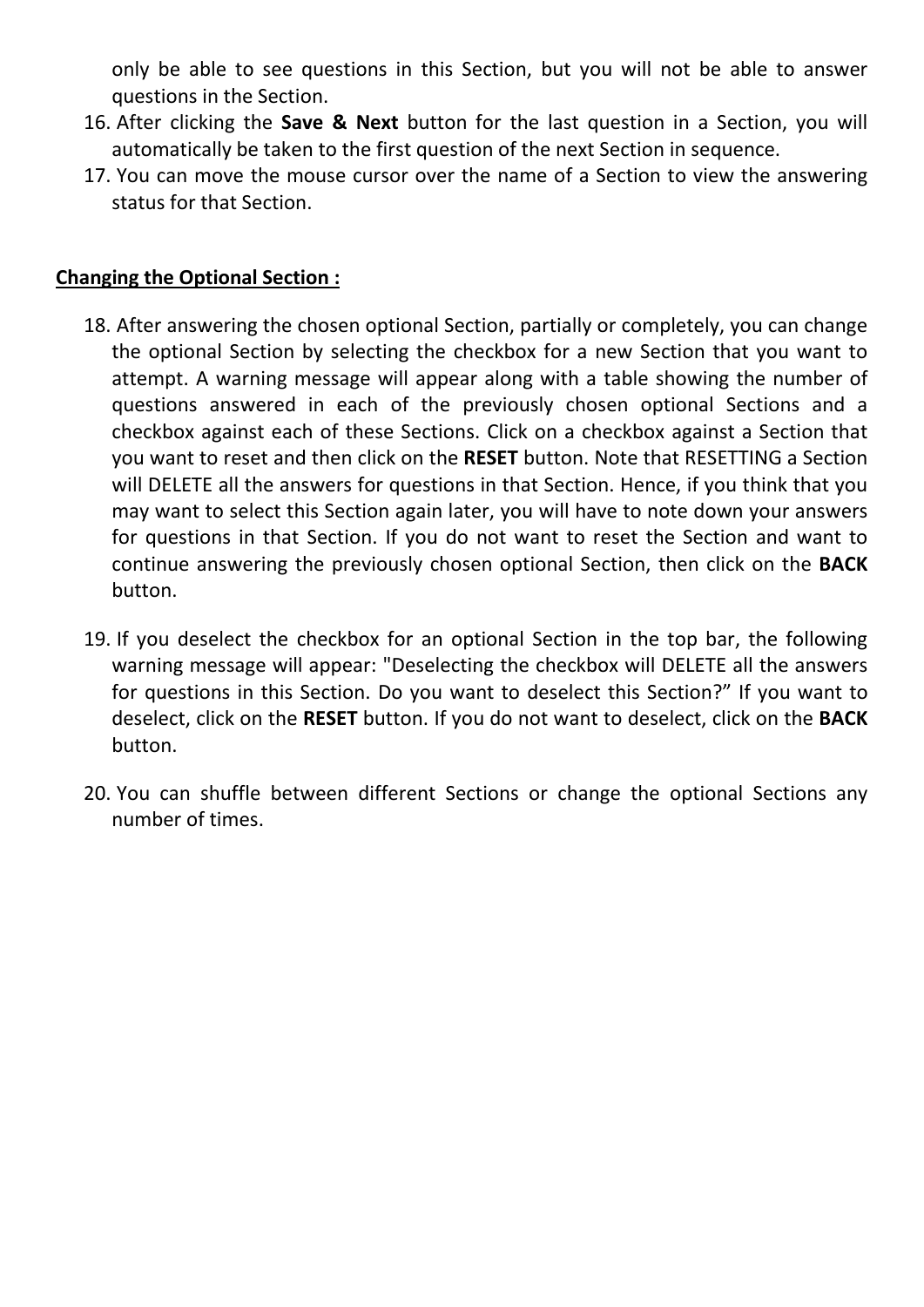## **GATE 2014 Examination**

### **BT: Biotechnology**

#### *Duration*: **180 minutes** *Maximum Marks*: **100**

#### **Read the following instructions carefully.**

- 1. To login, enter your Registration Number and password provided to you. Kindly go through the various symbols used in the test and understand their meaning before you start the examination.
- 2. Once you login and after the start of the examination, you can view all the questions in the question paper, by clicking on the **View All Questions** button in the screen.
- 3. This question paper consists of **2 sections**, General Aptitude (GA) for **15 marks** and the subject specific GATE paper for **85 marks**. Both these sections are compulsory. The GA section consists of **10** questions. Question numbers 1 to 5 are of 1-mark each, while question numbers 6 to 10 are of 2-mark each. The subject specific GATE paper section consists of **55** questions, out of which question numbers 1 to 25 are of 1-mark each, while question numbers 26 to 55 are of 2-mark each.
- 4. Depending upon the GATE paper, there may be useful common data that may be required for answering the questions. If the paper has such useful data, the same can be viewed by clicking on the **Useful Common Data** button that appears at the top, right hand side of the screen.
- 5. The computer allotted to you at the examination center runs specialized software that permits only one answer to be selected for multiple-choice questions using a mouse and to enter a suitable number for the numerical answer type questions using the virtual keyboard and mouse.
- 6. Your answers shall be updated and saved on a server periodically and also at the end of the examination. The examination will **stop automatically** at the end of **180 minutes**.
- 7. In each paper a candidate can answer a total of 65 questions carrying 100 marks.
- 8. The question paper may consist of questions of **multiple choice type** (MCQ) and **numerical answer type**.
- 9. Multiple choice type questions will have four choices against A, B, C, D, out of which only **ONE** is the correct answer. The candidate has to choose the correct answer by clicking on the bubble  $($ ) placed before the choice.
- 10. For numerical answer type questions, each question will have a numerical answer and there will not be any choices**. For these questions, the answer should be entered**by using the virtual keyboard that appears on the monitor and the mouse.
- 11. All questions that are not attempted will result in zero marks. However, wrong answers for multiple choice type questions (MCQ) will result in **NEGATIVE** marks. For all MCQ questions a wrong answer will result in deduction of*⅓* marks for a 1-mark question and *⅔* marks for a 2-mark question.
- 12. There is **NO NEGATIVE MARKING** for questions of **NUMERICAL ANSWER TYPE**.
- 13. Non-programmable type Calculator is allowed. Charts, graph sheets, and mathematical tables are **NOT** allowed in the Examination Hall. You must use the Scribble pad provided to you at the examination centre for all your rough work. The Scribble Pad has to be returned at the end of the examination.

#### **Declaration by the candidate:**

"I have read and understood all the above instructions. I have also read and understood clearly the instructions given on the admit card and shall follow the same. I also understand that in case I am found to violate any of these instructions, my candidature is liable to be cancelled. I also confirm that at the start of the examination all the computer hardware allotted to me are in proper working condition".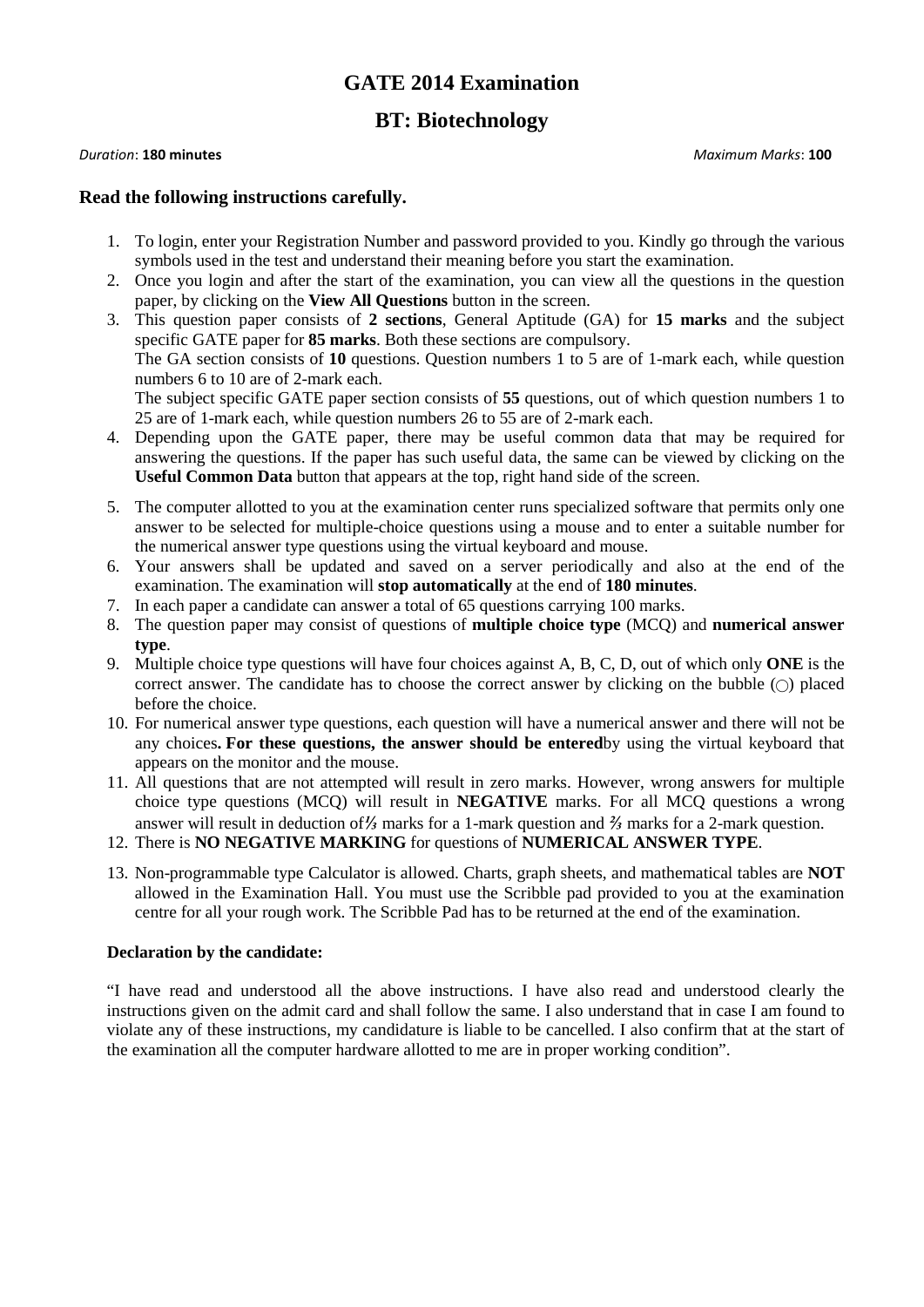$(D)$  Hunger

#### **Q. 1 – Q. 5 carry one mark each.**

Q.1 Choose the most appropriate word from the options given below to complete the following sentence.

A person suffering from Alzheimer's disease short-term memory loss.

- (A) experienced (B) has experienced
- (C) is experiencing (D) experiences
- Q.2 Choose the most appropriate word from the options given below to complete the following sentence.

\_\_\_\_\_\_\_\_\_\_\_\_ is the key to their happiness; they are satisfied with what they have.

| (A) Contentment | (B) Ambition | (C) Perseverance |
|-----------------|--------------|------------------|
|-----------------|--------------|------------------|

Q.3 Which of the following options is the closest in meaning to the sentence below?

"As a woman, I have no country."

- (A) Women have no country.
- (B) Women are not citizens of any country.
- (C) Women's solidarity knows no national boundaries.
- (D) Women of all countries have equal legal rights.
- Q.4 In any given year, the probability of an earthquake greater than Magnitude 6 occurring in the Garhwal Himalayas is 0.04. The average time between successive occurrences of such earthquakes is \_\_\_\_ years. Source.<br>
Source the host appropriate word norm the options given below to complete the bottoming<br>
(A) Contentment (B) Ambition (C) Perseverance (D) Hunger<br>
(A) Contentment (B) Ambition (C) Perseverance (D) Hunger<br>
(A) Wom
- Q.5 The population of a new city is 5 million and is growing at 20% annually. How many years would it take to double at this growth rate?
	- -

(A) 3-4 years (B) 4-5 years (C) 5-6 years (D) 6-7 years

#### **Q. 6 – Q. 10 carry two marks each.**

- Q.6 In a group of four children, Som is younger to Riaz. Shiv is elder to Ansu. Ansu is youngest in the group. Which of the following statements is/are required to find the eldest child in the group? **Statements**
	- 1. Shiv is younger to Riaz.
	- 2. Shiv is elder to Som.
	- (A) Statement 1by itself determines the eldest child.
	- (B) Statement 2 by itself determines the eldest child.
	- (C) Statements 1 and 2 are both required to determine the eldest child.
	- (D) Statements 1 and 2 are not sufficient to determine the eldest child.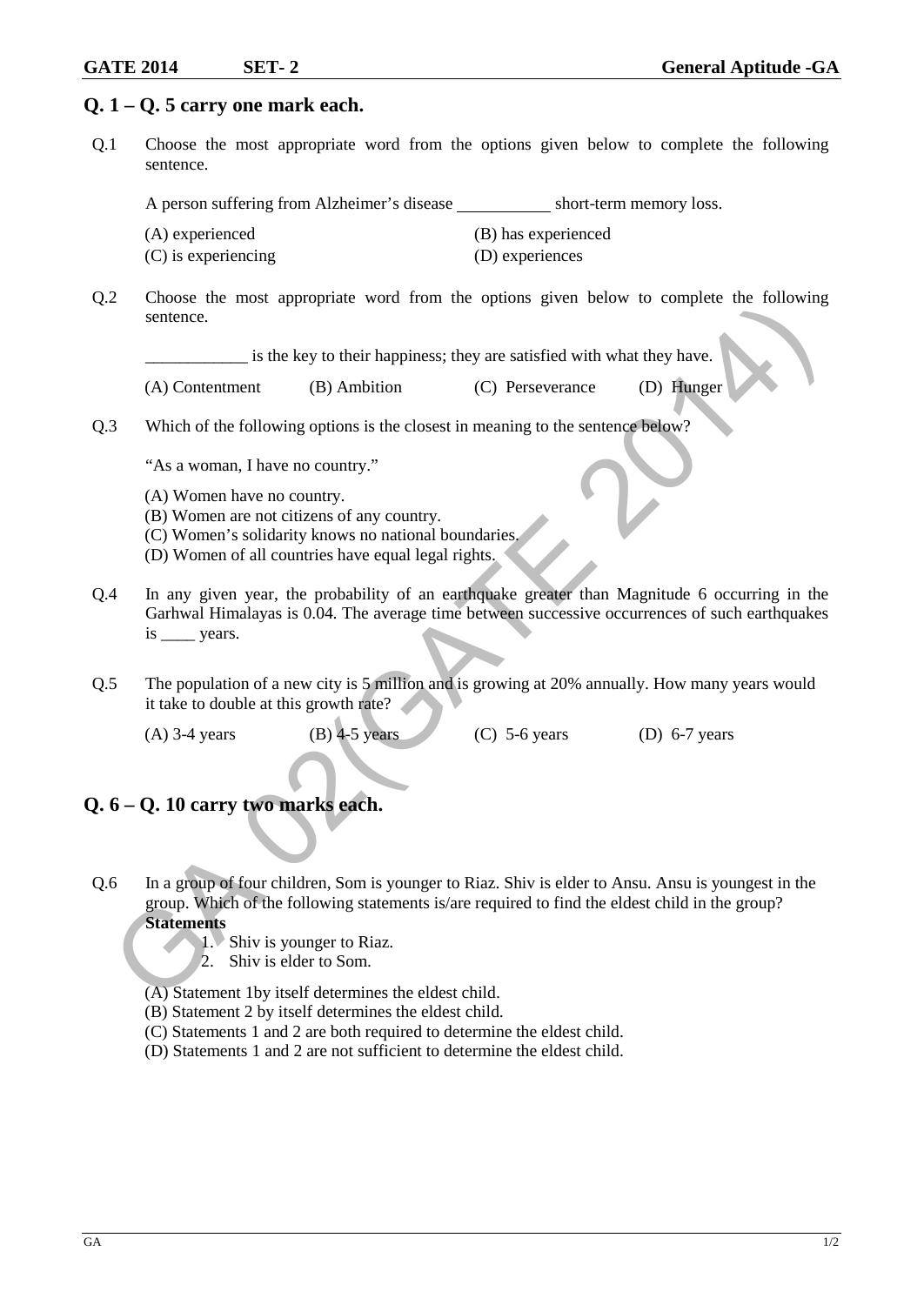#### **GATE 2014 SET- 2 General Aptitude -GA**

Q.7 Moving into a world of big data will require us to change our thinking about the merits of exactitude. To apply the conventional mindset of measurement to the digital, connected world of the twenty-first century is to miss a crucial point. As mentioned earlier, the obsession with exactness is an artefact of the information-deprived analog era. When data was sparse, every data point was critical, and thus great care was taken to avoid letting any point bias the analysis. *From "BIG DATA" Viktor Mayer-Schonberger and Kenneth Cukier* 

The main point of the paragraph is:

- (A) The twenty-first century is a digital world
- (B) Big data is obsessed with exactness
- (C) Exactitude is not critical in dealing with big data
- (D) Sparse data leads to a bias in the analysis
- Q.8 The total exports and revenues from the exports of a country are given in the two pie charts below. The pie chart for exports shows the quantity of each item as a percentage of the total quantity of exports. The pie chart for the revenues shows the percentage of the total revenue generated through export of each item. The total quantity of exports of all the items is 5 lakh tonnes and the total revenues are 250 crore rupees. What is the ratio of the revenue generated through export of Item 1 per kilogram to the revenue generated through export of Item 4 per kilogram?



Q.9 X is 1 km northeast of Y. Y is 1 km southeast of Z. W is 1 km west of Z. P is 1 km south of W. Q is 1 km east of P. What is the distance between X and Q in km?

(A) 1 (B) 
$$
\sqrt{2}
$$
 (C)  $\sqrt{3}$  (D) 2

 $Q.10$  10% of the population in a town is  $HIV^+$ . A new diagnostic kit for HIV detection is available; this kit correctly identifies HIV<sup>+</sup> individuals 95% of the time, and HIV<sup>−</sup> individuals 89% of the time. A particular patient is tested using this kit and is found to be positive. The probability that the individual is actually positive is

## **END OF THE QUESTION PAPER**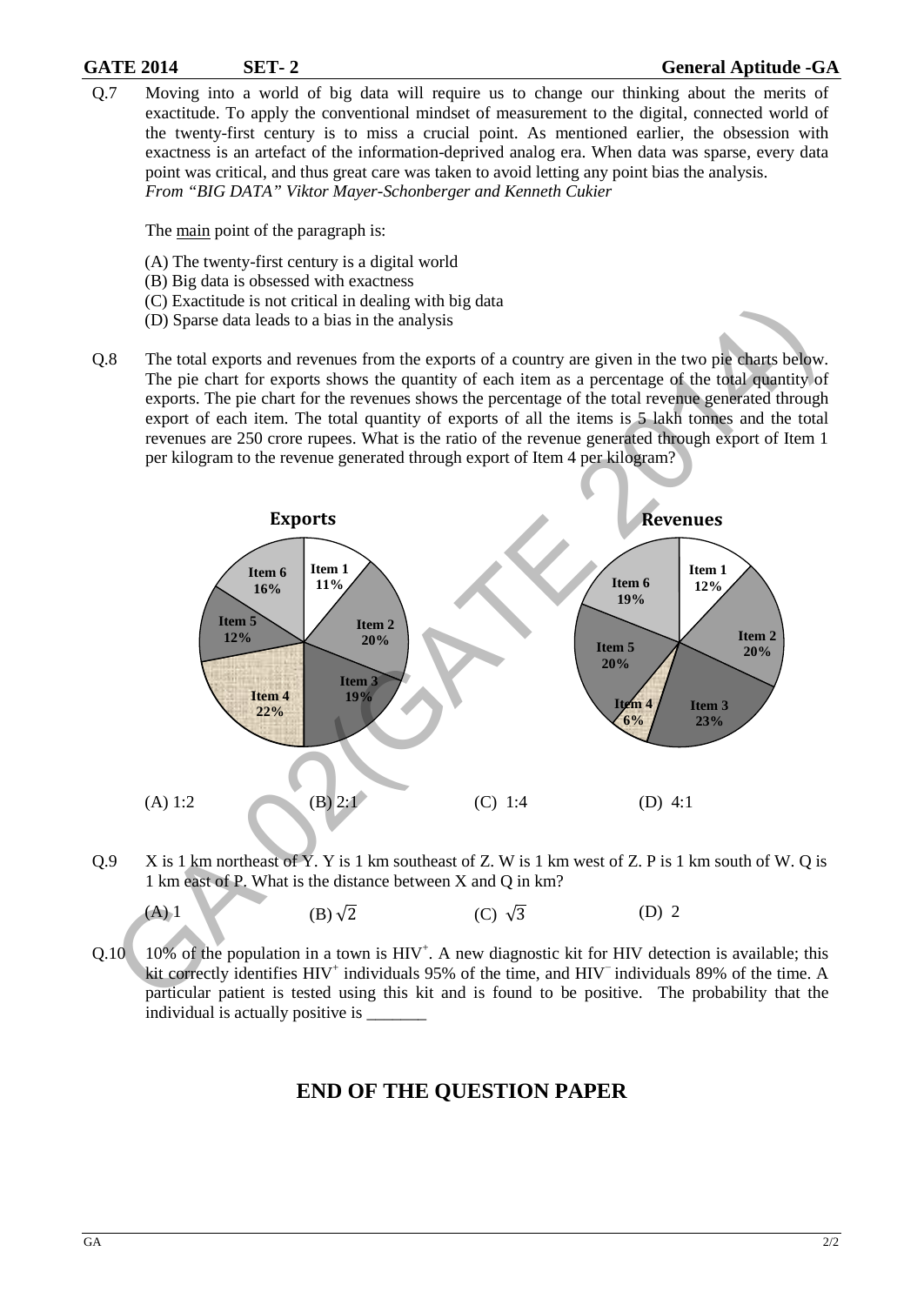# **Q. 1 – Q. 25 carry one mark each.**  Q.1 The eigenvalues of  $A = \begin{bmatrix} 1 & -4 \\ 2 & -3 \end{bmatrix}$  $\begin{bmatrix} 1 & -1 \\ 2 & -3 \end{bmatrix}$  are (A) 2±*i* (B) -1, -2  $(C)$  -1 $\pm 2i$  (D) non-existent Q.2 If an unbiased coin is tossed 10 times, the probability that all outcomes are same will be  $\times 10^{-5}$ Q.3 The solution for the following set of equations is,  $5x + 4y + 10z = 13$  $x + 3y + z = 7$  $4x - 2y + z = 0$ (A) *x*=2, *y*=1, *z*=1 (C) *x*=1, *y*=0, *z*=2 (B) *x*=1, *y*=2, *z*=0 (D) *x*=0, *y*=1, *z*=2 Q.4 The limit of the function  $e^{-2t} \sin(t)$  as  $t \to \infty$ , is Q.5 The solution to the following set of equations is  $2x + 3y$  $4x + 6y = 0$ (A)  $x=0$ ,  $y=0$  (B)  $x=2$ ,  $y=0$  (C)  $4x=-6y$  (D) No solution Q.6 The unit for specific substrate consumption rate in a growing culture is  $(A)$  $\frac{g}{I \cdot h}$  $\frac{g}{h}$  (B)  $\frac{g}{h}$  $(B)$  $\frac{g}{h}$  $(C)$  $\frac{g}{q \cdot h}$  $\frac{g}{g \cdot h}$  (D)  $\frac{gmol}{L \cdot h}$ Q.7 If the dissociation constant for solute-adsorbent binding is  $K_D$ , the retention time of the solute in a chromatography column (A) increases with increasing  $K_D$ (B) decreases with increasing  $K<sub>D</sub>$ (C) passes through minimum with increasing  $K<sub>D</sub>$ (D) is independent of  $K_D$ The solution for the following set of equations is,<br>  $5x + 4y + 10z = 13$ <br>  $x + 3y + z = 7$ <br>  $(4x - 2y + z = 0$ <br>  $(2x - 1, y = 0, z = 2)$ <br>  $(5x - 1, y = 0, z = 2)$ <br>
The limit of the function  $e^{-2z} \sin(t)$  as  $1 \rightarrow \infty$ , is<br>
The solution to the fo

Q.8 In a batch culture of *Penicillium chrysogenum*, the maximum penicillin synthesis occurs during the

- (A) lag phase
- (B) exponential phase
- (C) stationary phase
- (D) death phase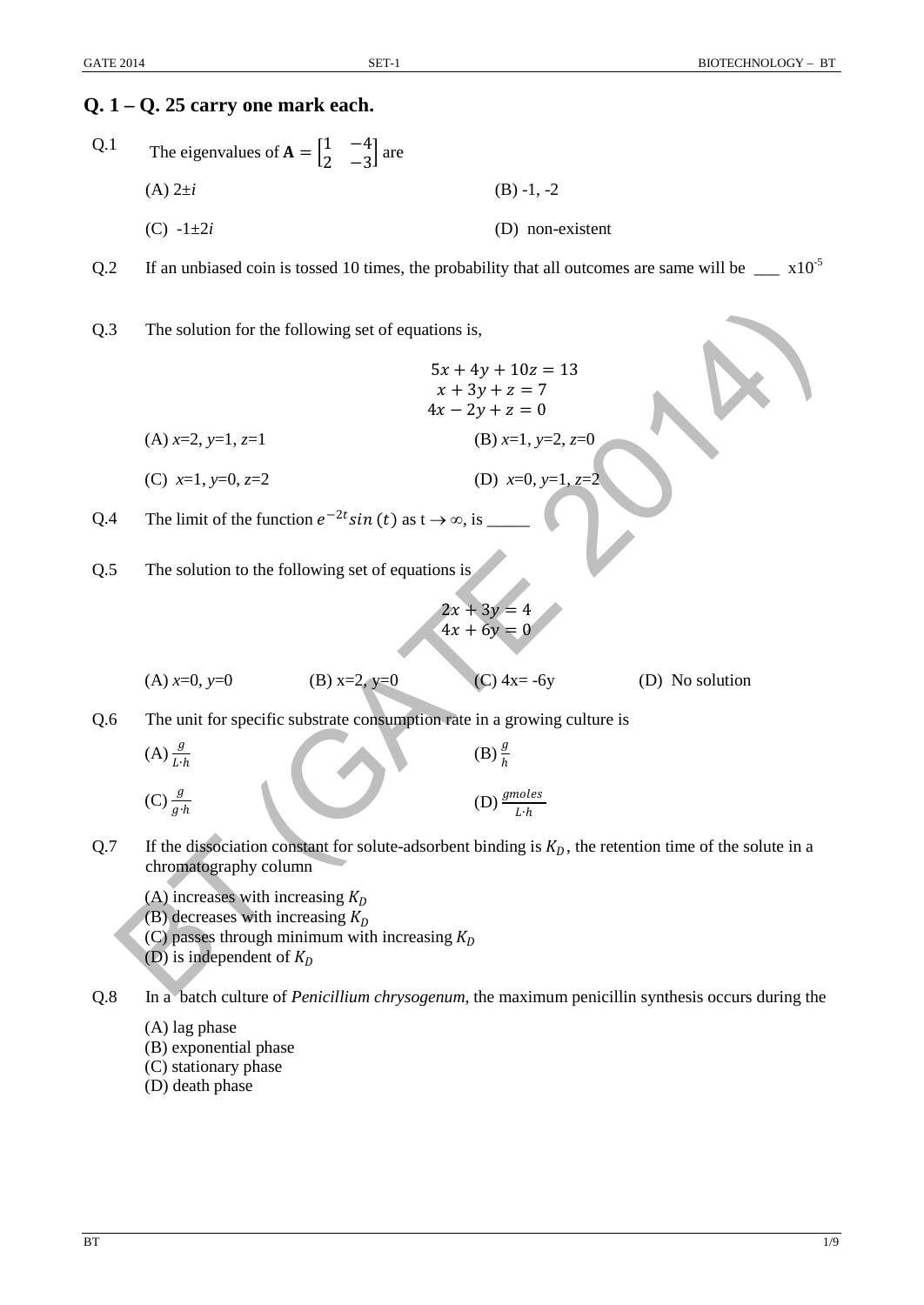| Q.9  | The most plausible explanation for a sudden increase of the respiratory quotient (RQ) of a<br>microbial culture is that                                                                                                                                                                                                                                        |                             |                   |  |  |
|------|----------------------------------------------------------------------------------------------------------------------------------------------------------------------------------------------------------------------------------------------------------------------------------------------------------------------------------------------------------------|-----------------------------|-------------------|--|--|
|      | (A) cells are dying<br>(B) yield of biomass is increasing<br>(C) the fermentation rate is increasing relative to respiration rate<br>(D) the maintenance rate is decreasing                                                                                                                                                                                    |                             |                   |  |  |
| Q.10 | Which of the following is employed for the repeated use of enzymes in bioprocesses?                                                                                                                                                                                                                                                                            |                             |                   |  |  |
|      | (A) polymerization<br>(B) immobilization                                                                                                                                                                                                                                                                                                                       | (C) ligation                | (D) isomerization |  |  |
| Q.11 | Since mammalian cells are sensitive to shear, scale-up of a mammalian cell process must consider,<br>among other parameters, the following (given $N =$ rotations/time, D=diameter of impeller)                                                                                                                                                                |                             |                   |  |  |
|      | $(A)$ $\pi ND$                                                                                                                                                                                                                                                                                                                                                 | (B) $\pi N^2D$              |                   |  |  |
|      | (C) $\pi ND^2$                                                                                                                                                                                                                                                                                                                                                 | (D) none of these           |                   |  |  |
| Q.12 | The degree of reduction of ethanol is ______                                                                                                                                                                                                                                                                                                                   |                             |                   |  |  |
| Q.13 | Gram-positive bacteria are generally resistant to complement-mediated lysis because                                                                                                                                                                                                                                                                            |                             |                   |  |  |
|      | (A) thick peptidoglycan layer prevents insertion of membrane attack complex into the inner membrane<br>(B) Gram-positive bacteria import the membrane attack complex and inactivate it<br>(C) membrane attack complex is degraded by the proteases produced by the Gram-positive bacteria<br>(D) Gram-positive bacteria cannot activate the complement pathway |                             |                   |  |  |
| Q.14 | A bacterium belonging to cocci group has a diameter of $2 \mu m$ . The numerical value of the ratio of<br>its surface area to volume (in $\mu$ m <sup>-1</sup> ) is                                                                                                                                                                                            |                             |                   |  |  |
| Q.15 | Which of the following essential element(s) is/are required as major supplement to enhance the<br>bioremediation of oil spills by the resident bacteria?                                                                                                                                                                                                       |                             |                   |  |  |
|      | $(A)$ Sulfur                                                                                                                                                                                                                                                                                                                                                   | (B) Nitrogen and phosphorus |                   |  |  |
|      | $(C)$ Iron                                                                                                                                                                                                                                                                                                                                                     | (D) Carbon                  |                   |  |  |
| Q.16 | The 4-amino or 4-keto group of pyrimidine bases is located in the                                                                                                                                                                                                                                                                                              |                             |                   |  |  |
|      | (A) major groove of the double stranded DNA<br>(B) minor groove of the double stranded DNA<br>(C) minor groove of the B form DNA but not the A form DNA<br>(D) major groove of the B form DNA but not the A form DNA                                                                                                                                           |                             |                   |  |  |
| Q.17 | The product(s) resulting from the hydrolysis of maltose is/are                                                                                                                                                                                                                                                                                                 |                             |                   |  |  |
|      | (A) a mixture of $\alpha$ -D-Glucose and $\beta$ -D-Glucose<br>(B) a mixture of D-Glucose and L-Glucose<br>(C) $\alpha$ -D-Glucose only<br>(D) β-D-Glucose only                                                                                                                                                                                                |                             |                   |  |  |
|      |                                                                                                                                                                                                                                                                                                                                                                |                             |                   |  |  |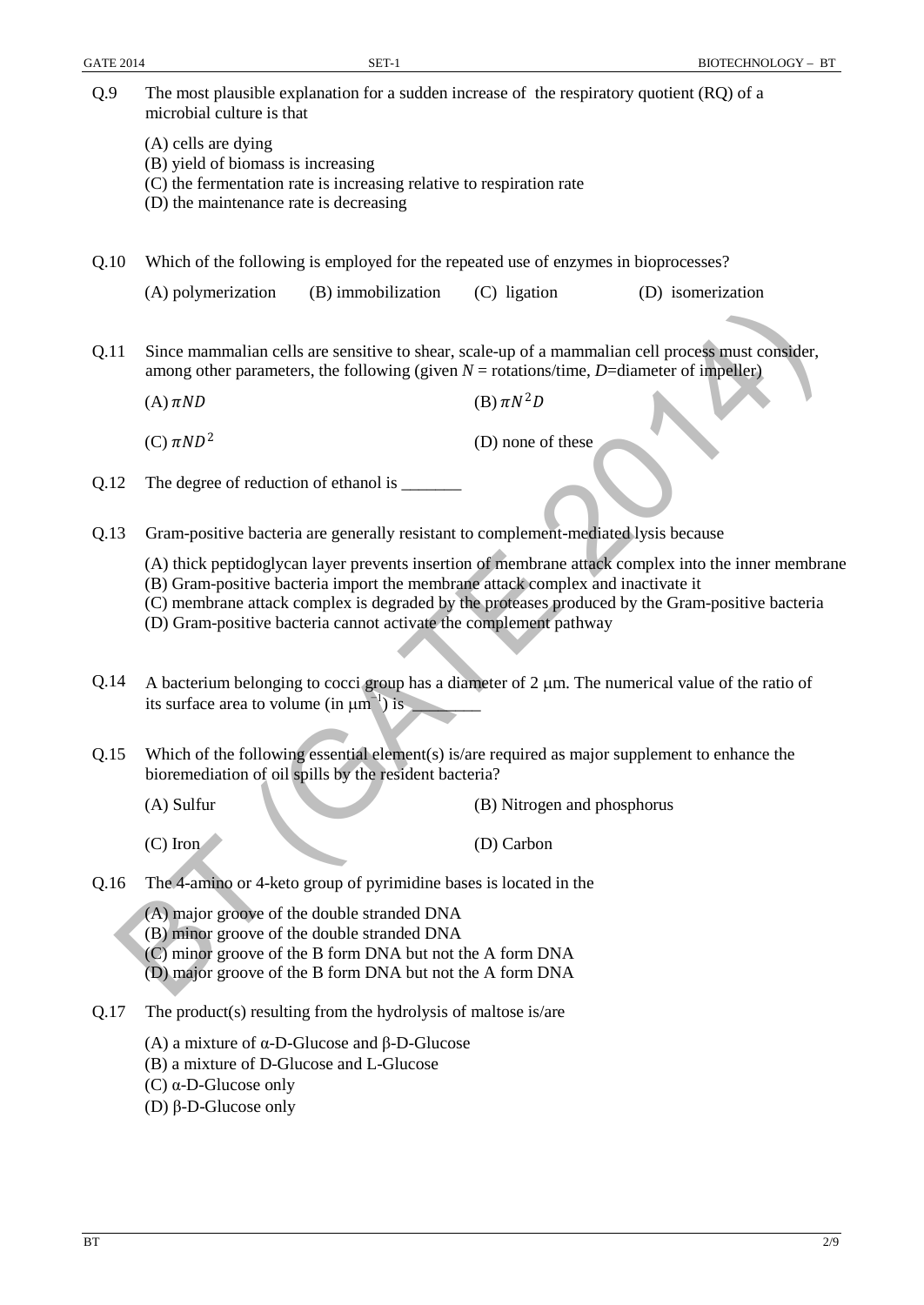| <b>GATE 2014</b> |                                                       | $SET-1$                                                                                                                                                                                                                                             |                                | BIOTECHNOLOGY - BT                                                                                     |
|------------------|-------------------------------------------------------|-----------------------------------------------------------------------------------------------------------------------------------------------------------------------------------------------------------------------------------------------------|--------------------------------|--------------------------------------------------------------------------------------------------------|
| Q.18             | proteins is                                           |                                                                                                                                                                                                                                                     |                                | Amino acid residue which is most likely to be found in the interior of water-soluble globular          |
|                  | (A) Threonine                                         | (B) Aspartic acid                                                                                                                                                                                                                                   | (C) Valine                     | (D) Histidine                                                                                          |
| Q.19             |                                                       | The 5' ends of the mature forms of the prokaryotic mRNAs and tRNAs are                                                                                                                                                                              |                                |                                                                                                        |
|                  |                                                       | (A) a triphosphate group in mRNAs and a monophosphate group in tRNAs<br>(B) triphosphate groups in both mRNAs and tRNAs<br>(C) monophosphate groups in both mRNAs and tRNAs<br>(D) a monophosphate group in mRNAs and a triphosphate group in tRNAs |                                |                                                                                                        |
| Q.20             | This phenomenon is known as                           |                                                                                                                                                                                                                                                     |                                | Prior exposure of plants to pathogens is known to increase resistance to future pathogen attacks.      |
|                  | (A) systemic acquired resistance                      |                                                                                                                                                                                                                                                     | (B) hypersensitive response    |                                                                                                        |
|                  | (C) innate immunity                                   |                                                                                                                                                                                                                                                     | (D) antibody mediated response |                                                                                                        |
| Q.21             | are referred as                                       |                                                                                                                                                                                                                                                     |                                | Reactions between antibodies and antigens that are detected by precipitate formation in an agar gel    |
|                  | (A) immunoprecipitation assay                         |                                                                                                                                                                                                                                                     | (B) immunodiffusion assay      |                                                                                                        |
|                  | (C) immunoaggregation assay                           |                                                                                                                                                                                                                                                     | (D) immunofixation assay       |                                                                                                        |
| Q.22             | The algorithm for BLAST is based on                   |                                                                                                                                                                                                                                                     |                                |                                                                                                        |
|                  | (A) Dynamic Programming                               |                                                                                                                                                                                                                                                     | (B) Hidden Markov Model        |                                                                                                        |
|                  | (C) k-tuple analysis                                  |                                                                                                                                                                                                                                                     | (D) Neural Network             |                                                                                                        |
| Q.23             | bases long can be estimated to be                     |                                                                                                                                                                                                                                                     |                                | The statistical frequency of the occurrence of a particular restriction enzyme cleavage site that is 6 |
|                  | (A) once every 24 bases                               |                                                                                                                                                                                                                                                     | (B) once every 256 bases       |                                                                                                        |
|                  | (C) once every 1024 bases                             |                                                                                                                                                                                                                                                     | (D) once every 4096 bases      |                                                                                                        |
| Q.24             |                                                       |                                                                                                                                                                                                                                                     |                                | The reactions leading to the formation of amino acids from the TCA cycle intermediates are             |
|                  | (A) carboxylation                                     | (B) isomerization                                                                                                                                                                                                                                   | (C) transamination             | (D) decarboxylation                                                                                    |
| Q.25             |                                                       | stimulate cell growth and attachment. However, it must be filter sterilized to                                                                                                                                                                      |                                | The growth medium for mammalian cells contains serum. One of the major functions of serum is to        |
|                  | (A) remove large proteins<br>(B) remove collagen only | myconlogmo and micrographisms                                                                                                                                                                                                                       |                                |                                                                                                        |

- Q.25 The growth medium for mammalian cells contains serum. One of the major functions of serum is to stimulate cell growth and attachment. However, it must be filter sterilized to
	- (A) remove large proteins
	- (B) remove collagen only
	- (C) remove mycoplasma and microorganisms
	- (D) remove foaming agents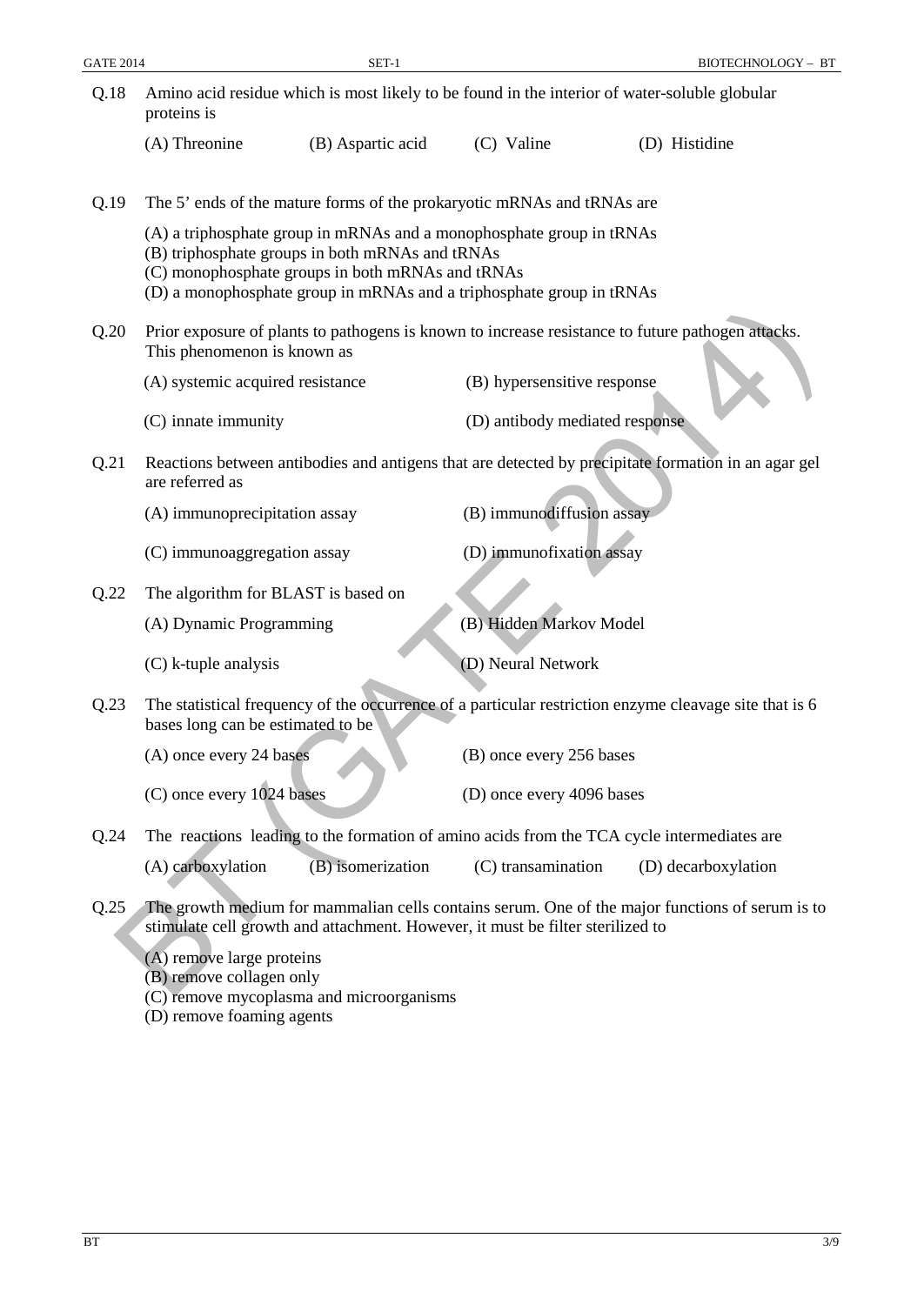## **Q. 26 – Q. 55 carry two marks each.**

Q.26 The concentration profile of a chemical at a location x and time t, denoted by  $c(x, t)$ , changes as per the following equation,

$$
c(x,t) = \frac{c_0}{\sqrt{2 \pi D t}} \exp[-\frac{x^2}{2 D t}]
$$

where *D* and  $c_0$  are assumed to be constant. Which of the following is correct?

(A) 
$$
\frac{\partial c}{\partial t} = D \frac{\partial^2 c}{\partial x^2}
$$
  
\n(B)  $\frac{\partial c}{\partial t} = \frac{D}{2} \frac{\partial^2 c}{\partial x^2}$   
\n(C)  $\frac{\partial^2 c}{\partial t^2} = D \frac{\partial^2 c}{\partial x^2}$   
\n(E)  $\frac{\partial^2 c}{\partial t^2} = \frac{D}{2} \frac{\partial^2 c}{\partial x^2}$ 

Q.27 If 
$$
y = x^x
$$
, then  $\frac{dy}{dx}$  is  
\n(A)  $x^x(x - 1)$   
\n(B)  $x^{x-1}$   
\n(C)  $x^x(1 + logx)$   
\n(D)  $e^x(1 + logx)$ 

Q.28 Which of the following statements is true for the series given below?

$$
s_n = 1 + \frac{1}{\sqrt{2}} + \frac{1}{\sqrt{3}} + \frac{1}{\sqrt{4}} + \dots + \frac{1}{\sqrt{n}}
$$
  
(A)  $s_n$  converges to log( $\sqrt{n}$ )  
(B)  $s_n$  converges to  $\sqrt{n}$   
(C)  $s_n$  converges to exp( $\sqrt{n}$ )  
(D)  $s_n$  diverges

Q.29 The graph of the function  $F(x) = \frac{x}{k_1x^2 + k_2x + 1}$ for  $0 < x < \infty$  is



Q.30 A T-flask is seeded with  $10^5$  anchorage-dependent cells. The available area of the T-flask is 25 cm<sup>2</sup> and the volume of the medium is 25 ml. Assume that the cells are rectangles of size 5  $\mu$ m × 2  $\mu$ m. If the cells grow to monolayer confluence after 50 h, the growth rate in number of cells/ $(cm^2,h)$  is  $\frac{1}{2}$  x10<sup>5</sup>.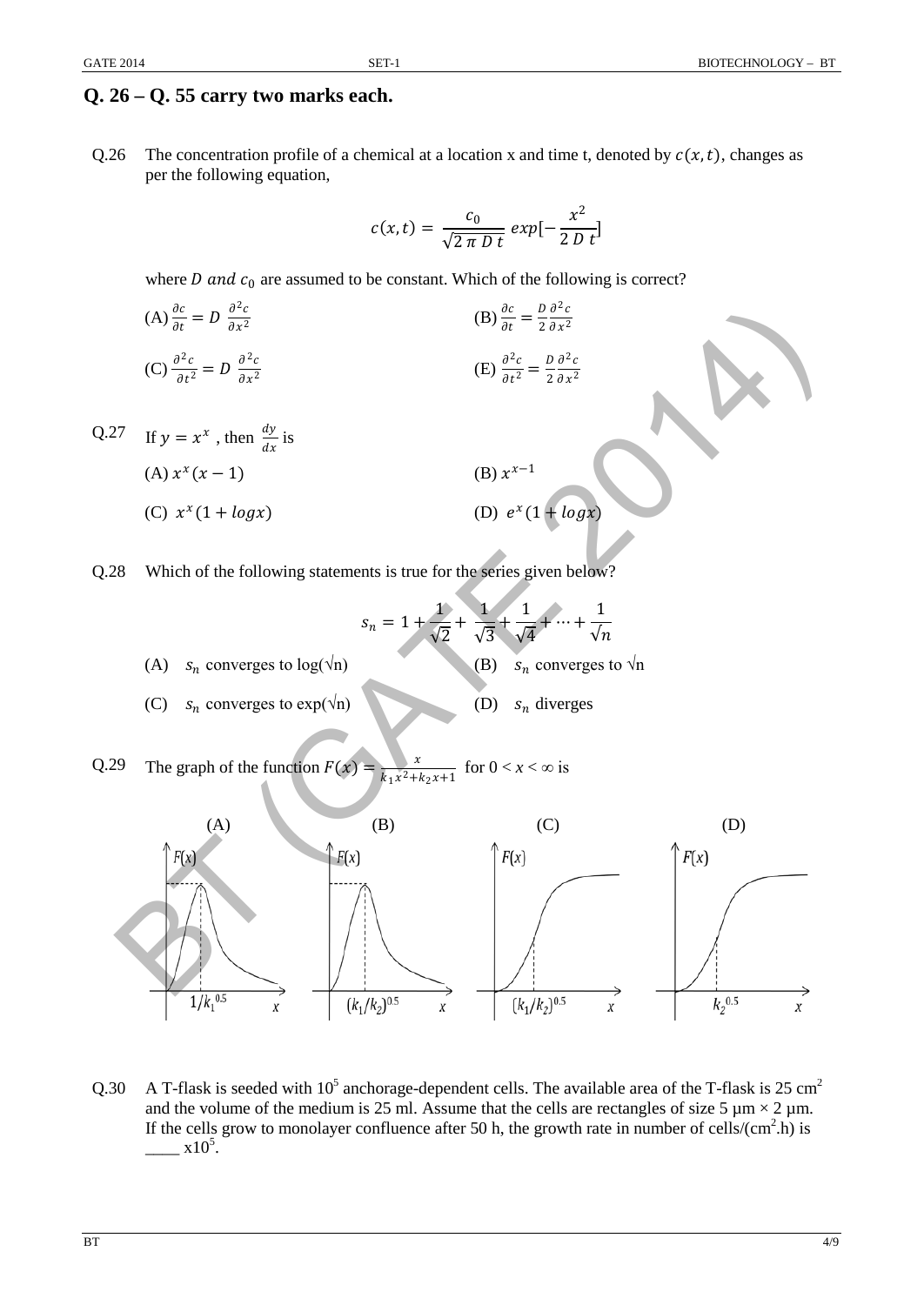Q.31 Consider a continuous culture provided with a sterile feed containing 10 mM glucose. The steady state cell density and substrate concentration at three different dilution rates are given in the table below.

| Dilution rate $(h^{-1})$ | Cell density $(g L-1)$ | Substrate concentration (mM) |
|--------------------------|------------------------|------------------------------|
| ).05                     | 0.248                  | 0.067                        |
|                          | 0.208                  | .667                         |
|                          |                        |                              |

The maximum specific growth rate  $\mu_m$  (in h<sup>-1</sup>), will be \_\_\_\_\_.

- Q.32 Cholera toxin increases *c*AMP levels by
	- (A) modifying  $G_i$  protein
	- (B) modifying  $G_s$  protein
	- (C) binding to adenylate cyclase
	- (D) activating *c*AMP phosphodiesterase
- Q.33 Triose phosphate isomerase converts dihydroxy acetone phosphate (DHAP) to glyceraldehyde-3 phosphate (G-3-P) in a reversible reaction. At 298 K and pH 7.0, the equilibrium mixture contains 40 mM DHAP and 4 mM G-3-P. Assume that the reaction started with 44 mM DHAP and no G-3-P. The standard free-energy change in kJ/mol for the formation of  $\overline{G}$ -3-P  $[R = 8.315 \text{ J/mol.K}]$  $is$  \_\_\_\_\_\_\_\_\_\_\_\_\_.
- Q.34 The plasmid DNA was subjected to restriction digestion using the enzyme *EcoR*I and analysed on an agarose gel. Assuming digestion has worked (the enzyme was active), match the identity of the DNA bands shown in the image in **Group I** with their identity in **Group II**.

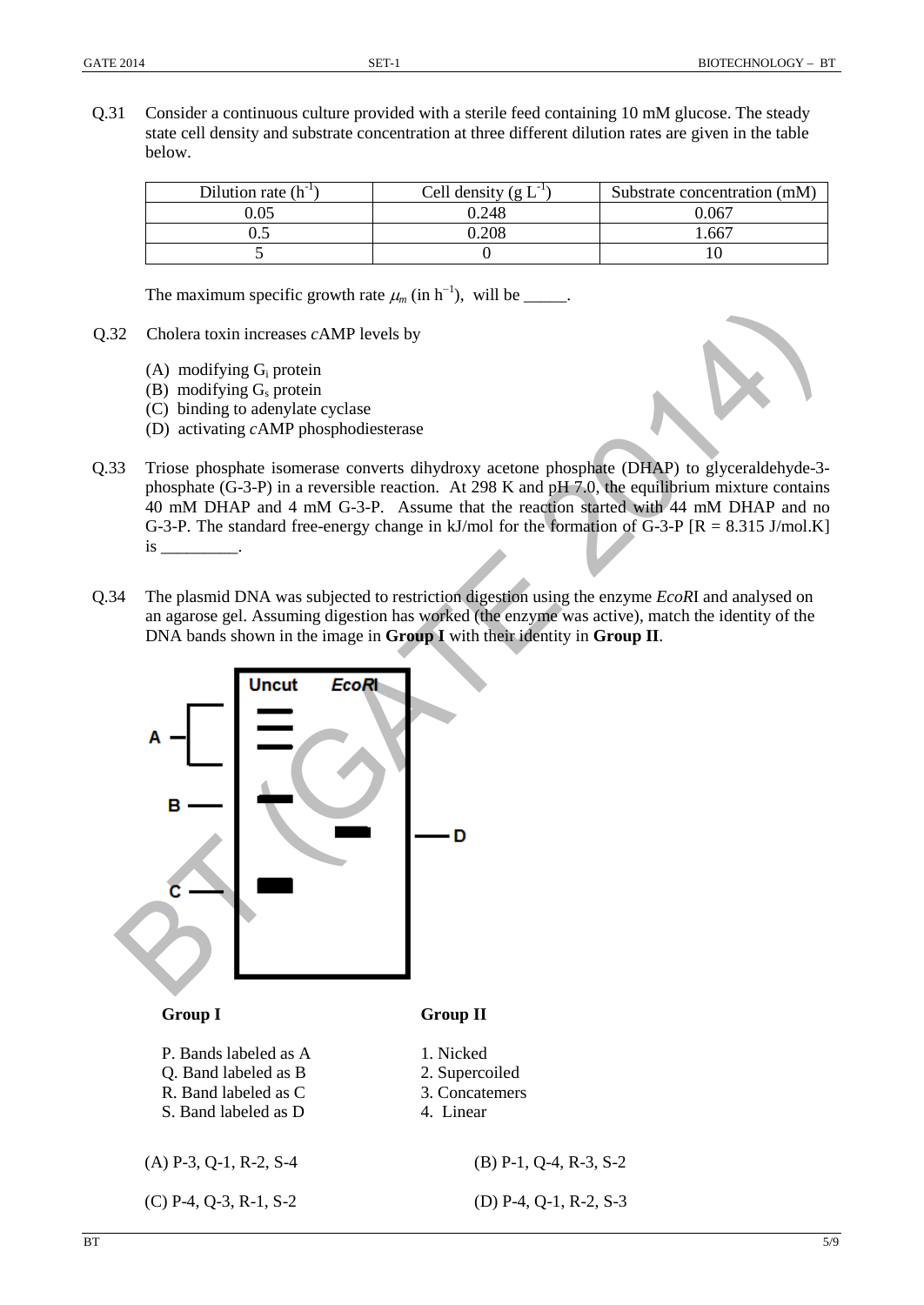Q.35 In a relatively large but finite and closed population of sexually reproducing diploid organisms, the frequency of homozygous genotype PP changes from 0.40 to 0.50 and that of pp changes from 0.40 to 0.41 in a span of 10 generations. Which of the following is the most likely cause for the above change in frequency of the PP genotype? (A) Non-random mating (B) Random genetic drift (C) Selection (D) Combination of non-random mating and random genetic drift Q.36 Topological winding number of a 2.0 kb covalently closed circular DNA was found to be 191 with a writhing number of -4. Hence, its LINKING NUMBER and the NUMBER OF BASE PAIR PER TURN when the molecule is laid flat on the surface is \_\_\_\_\_\_\_\_ and \_\_\_\_\_\_\_\_\_, respectively. (A) 187, 10.69 (B) 195, 10.25 (C) 200, 10.00 (D) 187, 10.50 Q.37 Consider a population of 10,000 individuals, of which 2500 are homozygotes (PP) and 3000 are heterozygotes (Pp) genotype. The frequency of allele p in the population is Q.38 Match the following photoreceptors with their prosthetic groups and spectral specificity **Photoreceptor Moiety that absorbs light Absorption (nm)** P. Phototropin 1. Chromobilin a. 400-500 Q. Cryptochrome 2. FAD b. 600-800<br>
R. Phytochrome 3. FMN c. 500-600 Phytochrome 3. FMN c. 500-600 (A) P-3-a, Q-2-a, R-1-b (B) P-1-b, Q-1-a, R-3-b (C) P-3-a, Q-1-a, R-1-c (D) P-2-c, Q-1-c, R-1-a Q.39 Match the following plant sources with their secondary metabolites and medical uses Source plant Secondary metabolites Medical use P. Belladona 1. Menthol a. Cancer treatment Q. Foxglove 2. Atropine b. Heart disease<br>
R. Pacific yew 3. Digitalin c. Eve examination R. Pacific yew 3. Digitalin c. Eye examination S. Eucalyptus 4. Taxol d. Cough (A) P-2-c, Q-3-b, R-4-a, S-1-d (B) P-3-c, Q-2-a, R-1-d, S-4-b (C) P-2-c, Q-4-b, R-1-a, S-3-d (D) P-1-b, Q-4-c, R-2-d, S-3-a a writing name of  $\alpha$ , its lines, its LNNAG SUOMBER data the NOMBER PART PIRM PERSET PART<br>
(A) 187, 10.69 (B) 195, 10.25 (C) 200, 10.00 (D) 187, 10.80<br>
(A) 187, 10.69 (B) 195, 10.25 (C) 200, 10.00 (D) 187, 10.80<br>
teleroz

Q.40 The pungency of mustard seeds is primarily due to secondary metabolites such as isothiocyanate and nitrile. The pungency is usually felt only when the seeds are crushed. This is because of

- (A) the coat of the intact seeds blocks the pungent volatiles from being released
- (B) the pungent chemicals are stored as inactive conjugates and compartmentalized from the enzymes that convert them into active chemicals
- (C) the pungent chemicals are formed only after the reaction with atmospheric oxygen
- (D) the pungent chemicals are formed only after the reaction with atmospheric carbondioxide
- Q.41 In a mouse genome, the numbers of functional V $\alpha$ , J $\alpha$ , V $\beta$ , D $\beta$ , J $\beta$  gene segments are 79, 38, 21, 2 and 11, respectively. The total number of possible combinations for  $\alpha\beta$  T cell receptors are  $\frac{1}{2}$  x10<sup>6</sup>.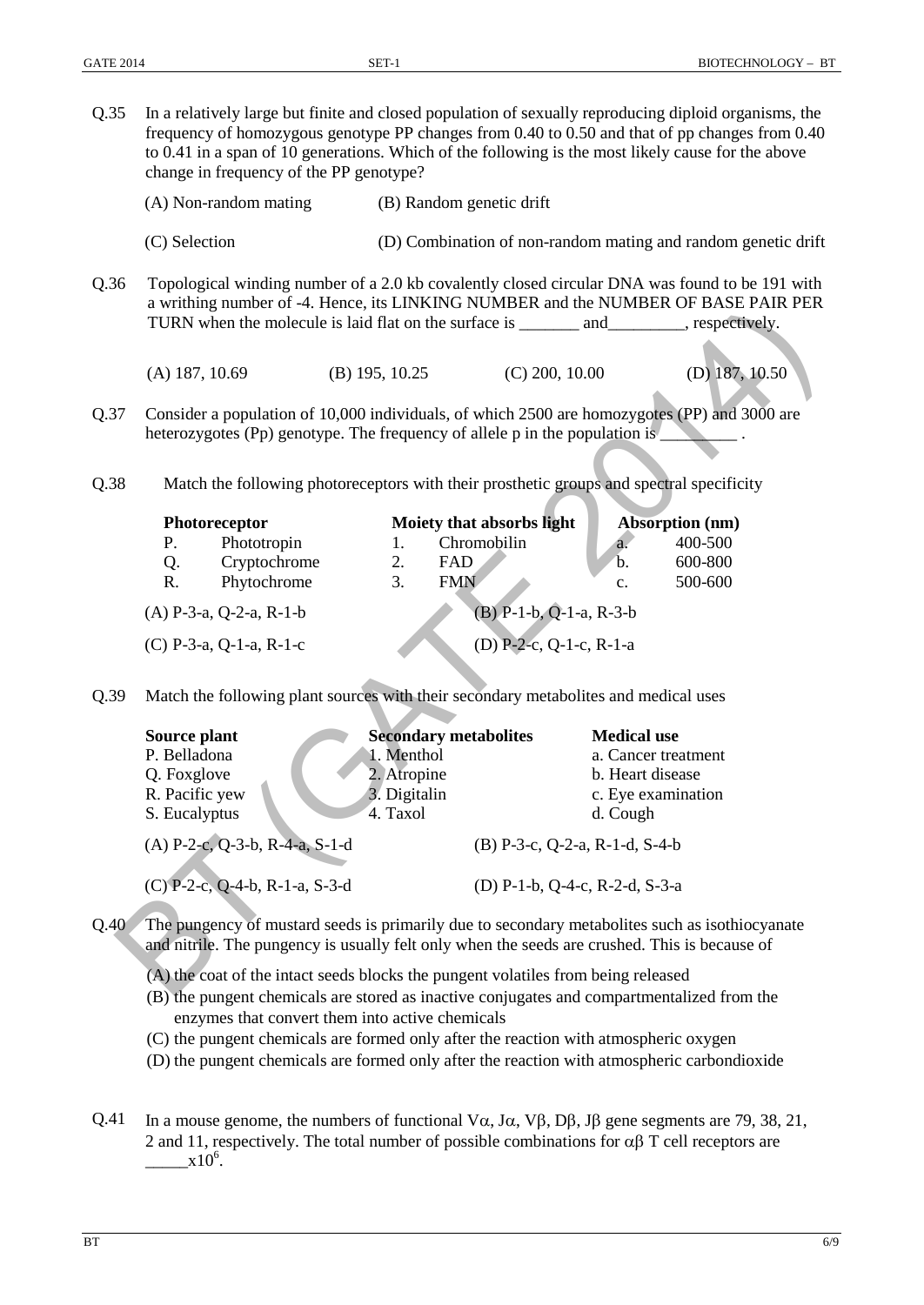Q.42 The percentage SIMILARITIES and IDENTITIES, respectively, between the two peptide sequences given below will be  $\%$  and  $\%$ .

Peptide I : Ala-Ala-Arg-Arg-Gln-Trp-Leu-Thr-Phe-Thr-Lys-Ile-Met-Ser-Glu Peptide II: Ala-Ala-Arg-Glu-Gln-Tyr-Ile-Ser-Phe-Thr-Lys-Ile-Met-Arg-Asp (A) 80, 80 (B) 80, 60 (C) 60, 60 (D) 90, 60

- Q.43 In an affine gap penalty model, if the gap opening penalty is -20, gap extension penalty is -4 and gap length is 8, the gap score is \_\_\_\_\_\_\_\_\_.
- Q.44 For their efficient translation, eubacterial mRNAs possess a Shine-Dalgarno sequence for its recognition by an anti-Shine-Dalgarno sequence (ASD) in the ribosomes. The correct statement is
	- (A) ASD is present in 5S rRNA
	- (B) ASD is present in 23S rRNA
	- (C) ASD is present in 16S rRNA
	- (D) ASD is formed by the interaction of the 16S rRNA with the 23S rRNA upon docking of the 50S subunit on the 30S subunit of the ribosomes

#### Q.45 Match the items in **Group I** with **Group II**

- P Receptor tyrosine kinase 1 Inactivation of G-proteins
- 
- R GTPase activating protein  $(GAP)$  3 Thyroid hormone
- 

| 14            | For their efficient translation, eubacterial mRNAs possess a Shine-Dalgarno sequence for its<br>recognition by an anti-Shine-Dalgarno sequence (ASD) in the ribosomes. The correct statement is         |  |  |  |  |  |
|---------------|---------------------------------------------------------------------------------------------------------------------------------------------------------------------------------------------------------|--|--|--|--|--|
|               | (A) ASD is present in 5S rRNA<br>(B) ASD is present in 23S rRNA<br>(C) ASD is present in 16S rRNA                                                                                                       |  |  |  |  |  |
|               | (D) ASD is formed by the interaction of the 16S rRNA with the 23S rRNA upon docking of the<br>50S subunit on the 30S subunit of the ribosomes                                                           |  |  |  |  |  |
| 15            | Match the items in Group I with Group II                                                                                                                                                                |  |  |  |  |  |
|               | <b>Group I</b><br><b>Group II</b>                                                                                                                                                                       |  |  |  |  |  |
|               | Receptor tyrosine kinase<br>Inactivation of G-proteins<br>P<br>1                                                                                                                                        |  |  |  |  |  |
|               | Reception of insulin signal<br>Cyclic GMP (cGMP)<br>$\overline{2}$<br>Q                                                                                                                                 |  |  |  |  |  |
|               | GTPase activating protein (GAP)<br>$\overline{3}$<br>Thyroid hormone<br>$\mathbf{R}$                                                                                                                    |  |  |  |  |  |
|               | Nuclear receptor<br>Receptor guanylyl cyclase<br>S.<br>$\overline{4}$                                                                                                                                   |  |  |  |  |  |
|               |                                                                                                                                                                                                         |  |  |  |  |  |
|               | $(A)$ P-1, Q-3, R-4, S-2<br>$(B)$ P-2, Q-4, R-3, S-1                                                                                                                                                    |  |  |  |  |  |
|               | $(C)$ P-3, Q-1, R-4, S-2<br>(D) $P-2$ , $Q-4$ , $R-1$ , $S-3$                                                                                                                                           |  |  |  |  |  |
| $\frac{1}{6}$ | Match the immunoglobulin class in Group I with its properties in Group II                                                                                                                               |  |  |  |  |  |
|               |                                                                                                                                                                                                         |  |  |  |  |  |
|               | <b>Group II</b><br><b>Group I</b>                                                                                                                                                                       |  |  |  |  |  |
|               | P. IgG<br>1. Major antibody in external secretions such as bronchial mucus<br>2. Protects against parasites<br>Q. IgA<br>3. Antibody that appears first in serum after exposure to an antigen<br>R. IgE |  |  |  |  |  |
|               | 4. Antibody present in highest concentration in serum<br>S. IgM                                                                                                                                         |  |  |  |  |  |
|               | $(A)$ P-4, Q-1, R-2, S-3<br>$(B)$ P-3, Q-2, R-1, S-4                                                                                                                                                    |  |  |  |  |  |
|               | $(C)$ P-4, Q-3, R-1, S-2<br>(D) P-1, Q-4, R-3, S-2                                                                                                                                                      |  |  |  |  |  |
|               |                                                                                                                                                                                                         |  |  |  |  |  |

# **Group I** Group II

- 
- 
-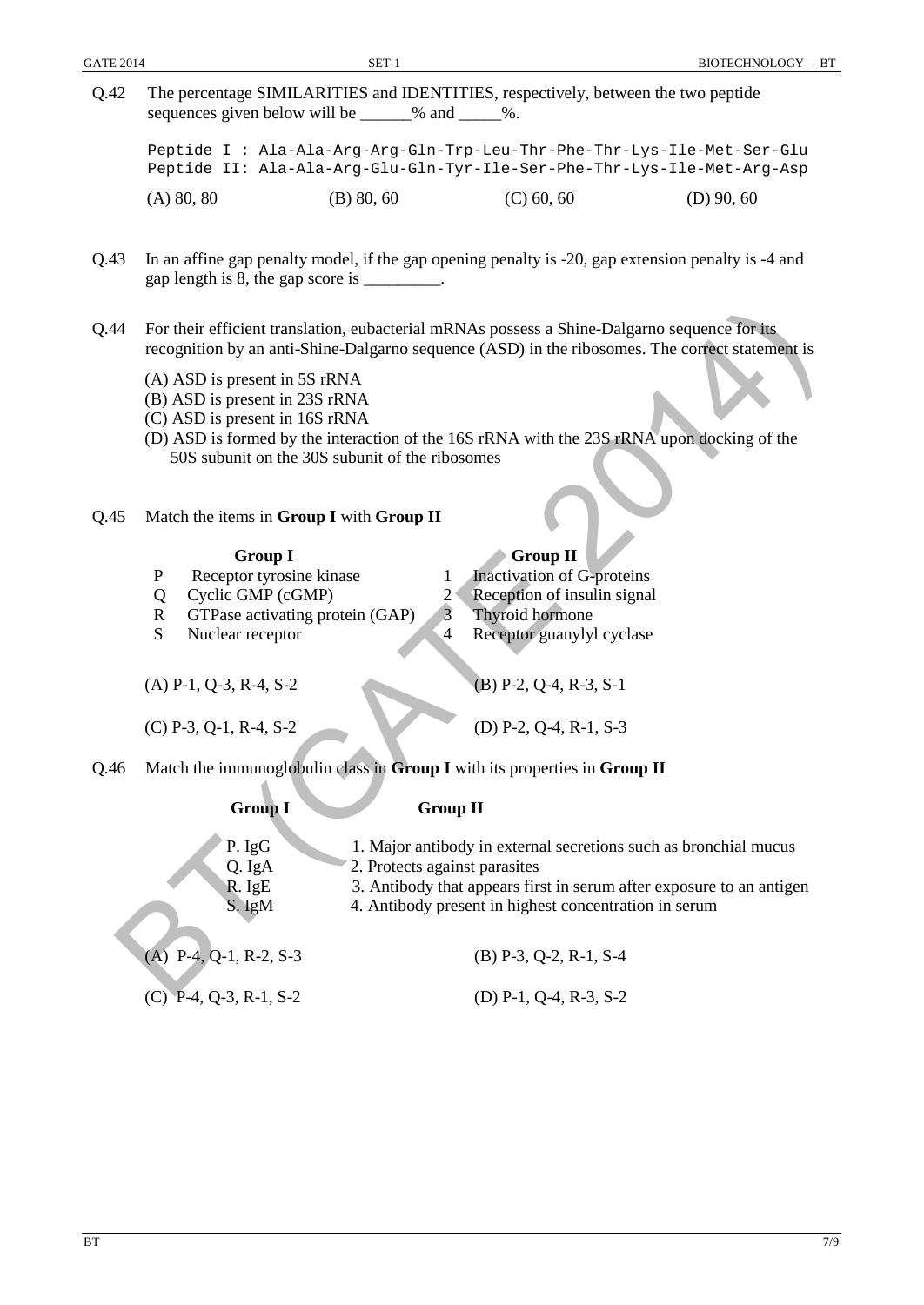| Q.47 | In a genetic cross between the genotypes WWXX and wwxx, the following phenotypic<br>distributions were observed among the $F_2$ progeny: WX, 562; wx, 158; Wx, 38; and wX, 42.<br>Likewise, a cross between XXYY and xxyy yielded the following results: XY, 675; xy, 175; Xy,<br>72; and xY, 78. Similarly, a cross between WWYY and wwyy yielded: WY, 292; wy, 88; Wy, 12;<br>and wY, 8. In all the genotypes, capital letters denote the dominant allele. Assume that the $F_1$<br>progeny were self-fertilized in all three crosses. Also, double cross-over does not occur in this<br>species. Which of the following is correct? |                                               |                                               |                                               |  |  |
|------|----------------------------------------------------------------------------------------------------------------------------------------------------------------------------------------------------------------------------------------------------------------------------------------------------------------------------------------------------------------------------------------------------------------------------------------------------------------------------------------------------------------------------------------------------------------------------------------------------------------------------------------|-----------------------------------------------|-----------------------------------------------|-----------------------------------------------|--|--|
|      | (A) Relative position: W-X-Y Distances: W-X = 5 map units, X-Y = 17 map units<br>(B) Relative position: X-Y-W Distances: $X-Y = 15$ map units, $Y-W = 11$ map units<br>(C) Relative position: Y-W-X Distances: Y-W = 5 map units, W-X = 11 map units<br>(D) Relative position: X-W-Y Distances: $X-W = 5$ map units, $W-Y = 10$ map units                                                                                                                                                                                                                                                                                              |                                               |                                               |                                               |  |  |
| Q.48 | The length of the minimum unique stretch of DNA sequence that can be found only once in a<br>3 billion base pairs long genome is                                                                                                                                                                                                                                                                                                                                                                                                                                                                                                       |                                               |                                               |                                               |  |  |
|      | $(A)$ 14                                                                                                                                                                                                                                                                                                                                                                                                                                                                                                                                                                                                                               | $(B)$ 15                                      | $(C)$ 16                                      | $(D)$ 18                                      |  |  |
| Q.49 | Lysine is being produced in a lab-scale reactor by a threonine auxotroph. After 2 weeks of<br>operation it was observed that the concentration of lysine in the reactor was gradually decreasing.<br>Microbiological assays of reactor samples showed absence of contamination and recorded data<br>showed no change in the operating conditions. The most probable reason for decrease in lysine<br>concentration may be attributed to                                                                                                                                                                                                |                                               |                                               |                                               |  |  |
|      | (A) accumulation of ethanol                                                                                                                                                                                                                                                                                                                                                                                                                                                                                                                                                                                                            |                                               | (B) growth of revertants                      |                                               |  |  |
|      | (C) production of citric acid                                                                                                                                                                                                                                                                                                                                                                                                                                                                                                                                                                                                          |                                               | (D) unutilized phosphoenol pyruvate           |                                               |  |  |
| Q.50 | If a plant is shifted to cold temperature, which of the following changes would take place in its<br>membrane?                                                                                                                                                                                                                                                                                                                                                                                                                                                                                                                         |                                               |                                               |                                               |  |  |
|      | (A) Ratio of unsaturated to saturated fatty acids would increase<br>(B) Ratio of unsaturated to saturated fatty acids would decrease<br>(C) Absolute amount of both fatty acids would increase keeping the ratio same<br>(D) Absolute amount of both fatty acids would remain unchanged                                                                                                                                                                                                                                                                                                                                                |                                               |                                               |                                               |  |  |
| Q.51 | If protoplasts are placed in distilled water, they swell and burst as a result of endosmosis.<br>The plot representing the kinetics of burst is                                                                                                                                                                                                                                                                                                                                                                                                                                                                                        |                                               |                                               |                                               |  |  |
|      | (A)<br>Number of intact<br>protoplast<br>Time                                                                                                                                                                                                                                                                                                                                                                                                                                                                                                                                                                                          | (B)<br>Number of intact<br>protoplast<br>Time | (C)<br>Number of intact<br>protoplast<br>Time | (D)<br>Number of intact<br>protoplast<br>Time |  |  |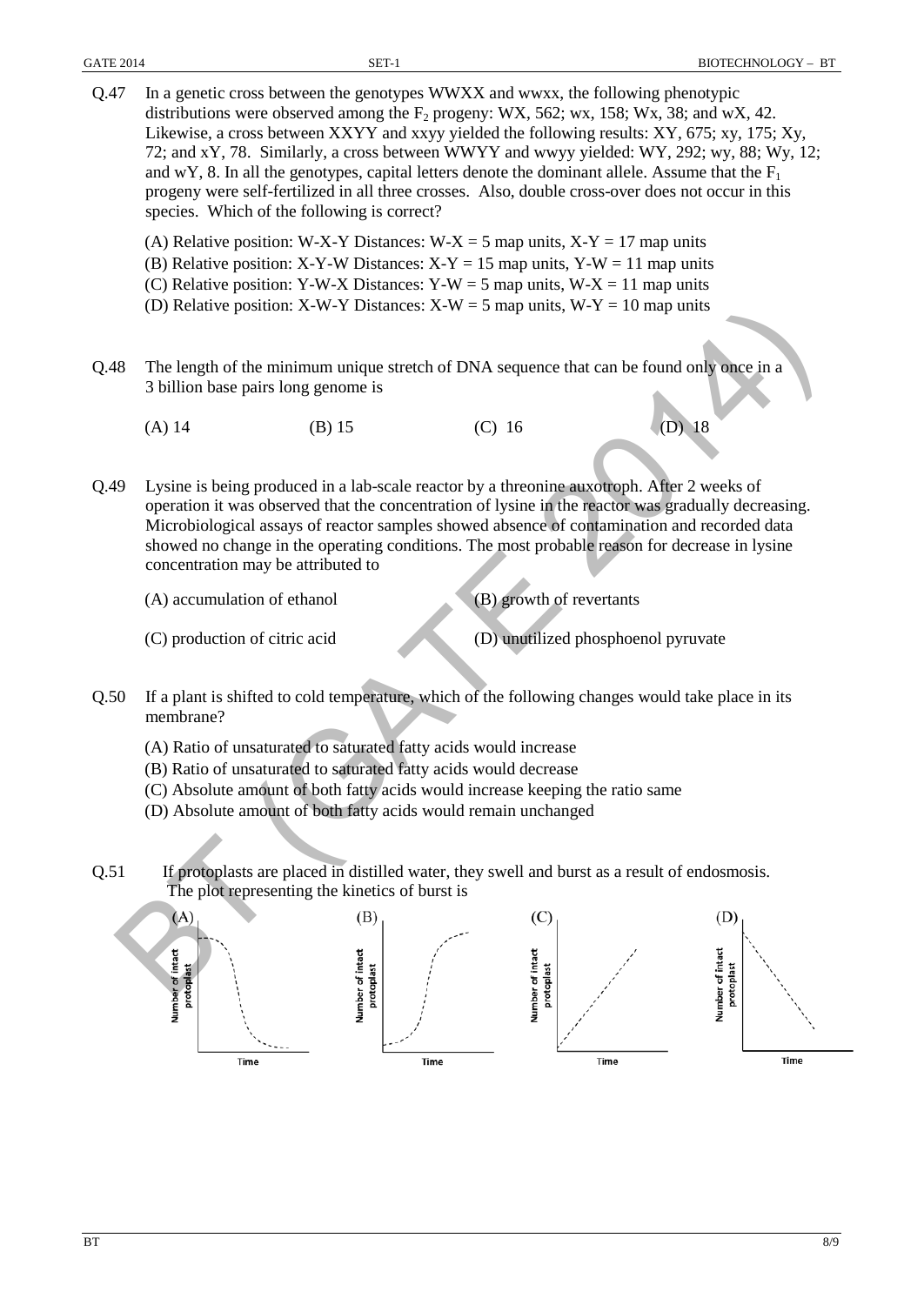- Q.52 Which of the following statements with respect to the orientation of the nitrogenous bases to the pentose sugars, and the puckering of the sugar, is correct?
	- (A) Anti, and 2'-endo in A form DNA (B) Anti, and 2'-endo in B form DNA
	- (C) Syn, and 3'-endo in A form DNA (D) Syn, and 3' -endo in B form DNA
- Q.53 A dioecious plant has XX sexual genotype for female and XY for male. After double fertilization, what would be the genotype of the embryos and endosperms?
	- (A) 100% ovules will have XXX endosperm and XX embryo
	- (B) 100% ovules will have XXY endosperm and XY embryo
	- (C) 50% ovules will have XYY endosperm and XY embryo, while other 50% will have XXY endosperm and YY embryo
	- (D) 50% ovules will have XXX endosperm and XX embryo, while the other 50% will have XXY endosperm and XY embryo
- Q.54 The amino acid substitution matrices in decreasing order of stringency for comparing protein sequences are (B) 100% ovales will have XXY endosperm and XY embryo.<br>
(C) 50% vouls will have XYY endosperm and XY embryo.<br>
(C) 50% vouls will have XXY endosperm and XY embryo.<br>
(D) 37% ovales will have XXX endosperm and XY embryo, whi

(A) PAM250, PAM120, PAM100 (B) PAM100, PAM120, PAM250 (C) PAM250, PAM100, PAM120 (D) PAM120, PAM250, PAM100

Q.55 The active site in the alpha/beta barrel structures is usually located

(C) at the carboxy side of the strands (D) at any arbitrary site

(A) inside the barrel (B) at the amino side of the strands

## **END OF THE QUESTION PAPER**